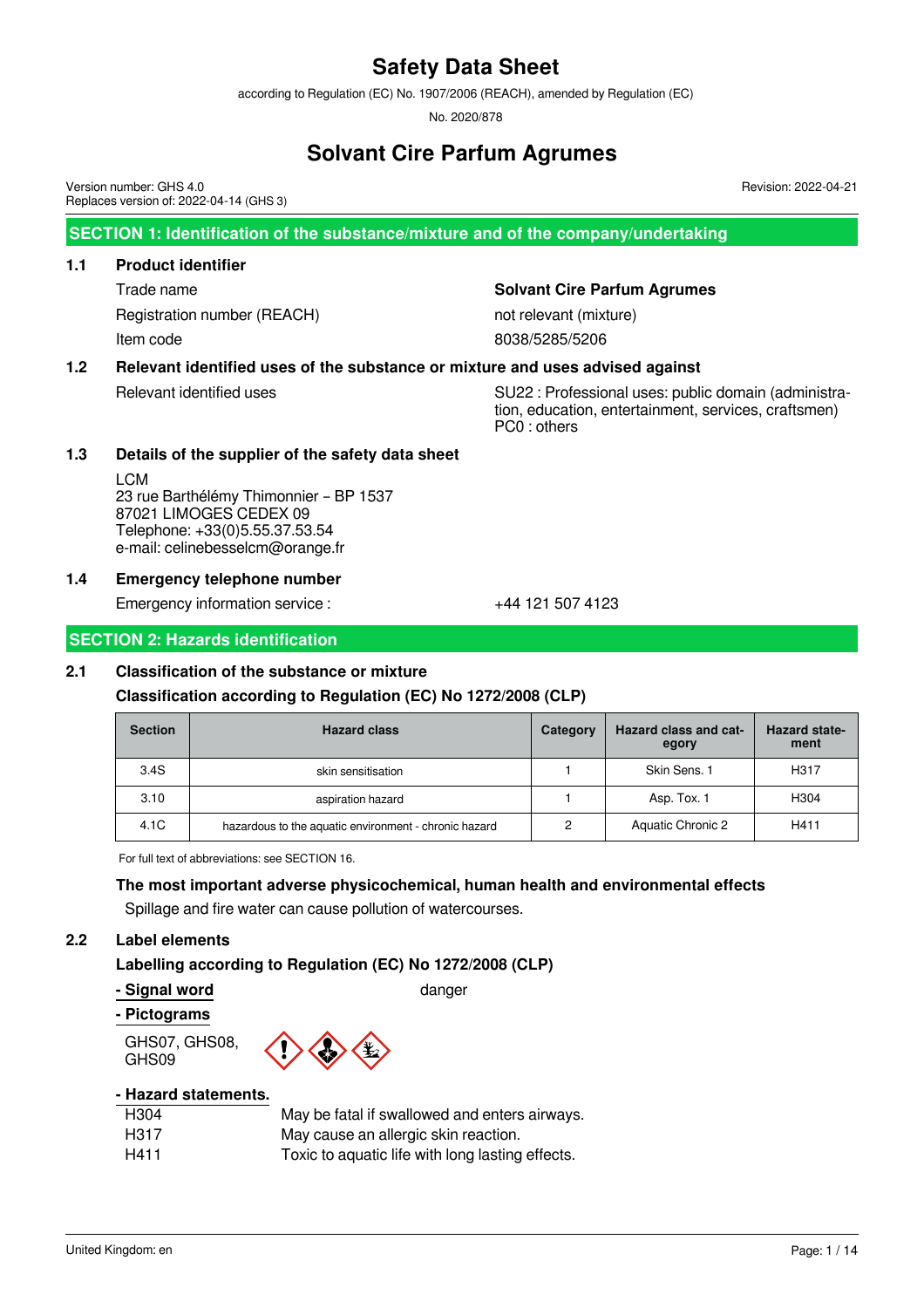according to Regulation (EC) No. 1907/2006 (REACH), amended by Regulation (EC)

No. 2020/878

# **Solvant Cire Parfum Agrumes**

Revision: 2022-04-21

Version number: GHS 4.0 Replaces version of: 2022-04-14 (GHS 3)

| - Precautionary statements. |                                        |                                                                                                                                      |
|-----------------------------|----------------------------------------|--------------------------------------------------------------------------------------------------------------------------------------|
| P <sub>261</sub>            |                                        | Avoid breathing dust/fume/gas/mist/vapours/spray.                                                                                    |
| P <sub>272</sub>            |                                        | Contaminated work clothing should not be allowed out of the workplace.                                                               |
| P273                        | Avoid release to the environment.      |                                                                                                                                      |
| P <sub>280</sub>            | Wear protective gloves/eye protection. |                                                                                                                                      |
| P301+P310                   |                                        | IF SWALLOWED: Immediately call a POISON CENTER/doctor.                                                                               |
| P302+P352                   | IF ON SKIN: Wash with plenty of water. |                                                                                                                                      |
| P331                        | Do NOT induce vomiting.                |                                                                                                                                      |
| P333+P313                   |                                        | If skin irritation or rash occurs: Get medical advice/attention.                                                                     |
| P362+P364                   |                                        | Take off contaminated clothing and wash it before reuse.                                                                             |
| P391                        | Collect spillage.                      |                                                                                                                                      |
| P405                        | Store locked up.                       |                                                                                                                                      |
| P <sub>501</sub>            | regulations.                           | Dispose of contents/container in accordance with local/regional/national/international                                               |
| Child-resistant fastening   |                                        | yes                                                                                                                                  |
| Tactile warning of danger   |                                        | yes                                                                                                                                  |
|                             | - Hazardous ingredients for labelling  | Hydrocarbons, C11-C14, n-alkanes, isoalkanes,<br>cyclics, <2% aromatics., d-Limonene, Orange, sweet,<br>ext., Linalool, Mandarin oil |

# **2.3 Other hazards**

There is no additional information.

# **SECTION 3: Composition/information on ingredients**

# **3.1 Substances**

Not relevant (mixture)

# **3.2 Mixtures**

Description of the mixture

| Name of substance<br><b>Identifier</b>                                      |                                                                                                              | Wt%       | <b>Classification acc. to GHS</b>                                                                                                              | <b>Pictograms</b> | <b>Notes</b>   |
|-----------------------------------------------------------------------------|--------------------------------------------------------------------------------------------------------------|-----------|------------------------------------------------------------------------------------------------------------------------------------------------|-------------------|----------------|
| Hydrocarbons, C11-C14,<br>n-alkanes, isoalkanes,<br>cyclics, <2% aromatics. | EC No<br>926-141-6<br>REACH Reg. No<br>01-2119456620-43-<br><b>XXXX</b>                                      | $\geq 75$ | Asp. Tox. 1 / H304                                                                                                                             |                   |                |
| d-Limonene                                                                  | CAS No<br>5989-27-5<br>EC No<br>227-813-5<br>Index No<br>601-096-00-2                                        | $1 - 6$   | Flam. Liq. 3 / H226<br>Skin Irrit. 2 / H315<br>Skin Sens. 1 / H317<br>Asp. Tox. 1 / H304<br>Aquatic Acute 1 / H400<br>Aquatic Chronic 1 / H410 |                   | C(b)<br>GHS-HC |
| Orange, sweet, ext.                                                         | CAS No<br>8028-48-6<br>68647-72-3<br>EC No<br>232-433-8<br>REACH Reg. No<br>01-2119493353-35-<br><b>XXXX</b> | $\leq$ 1  | Flam. Lig. 3 / H226<br>Skin Irrit. 2 / H315<br>Skin Sens. 1 / H317<br>Asp. Tox. 1 / H304<br>Aquatic Chronic 2 / H411                           |                   |                |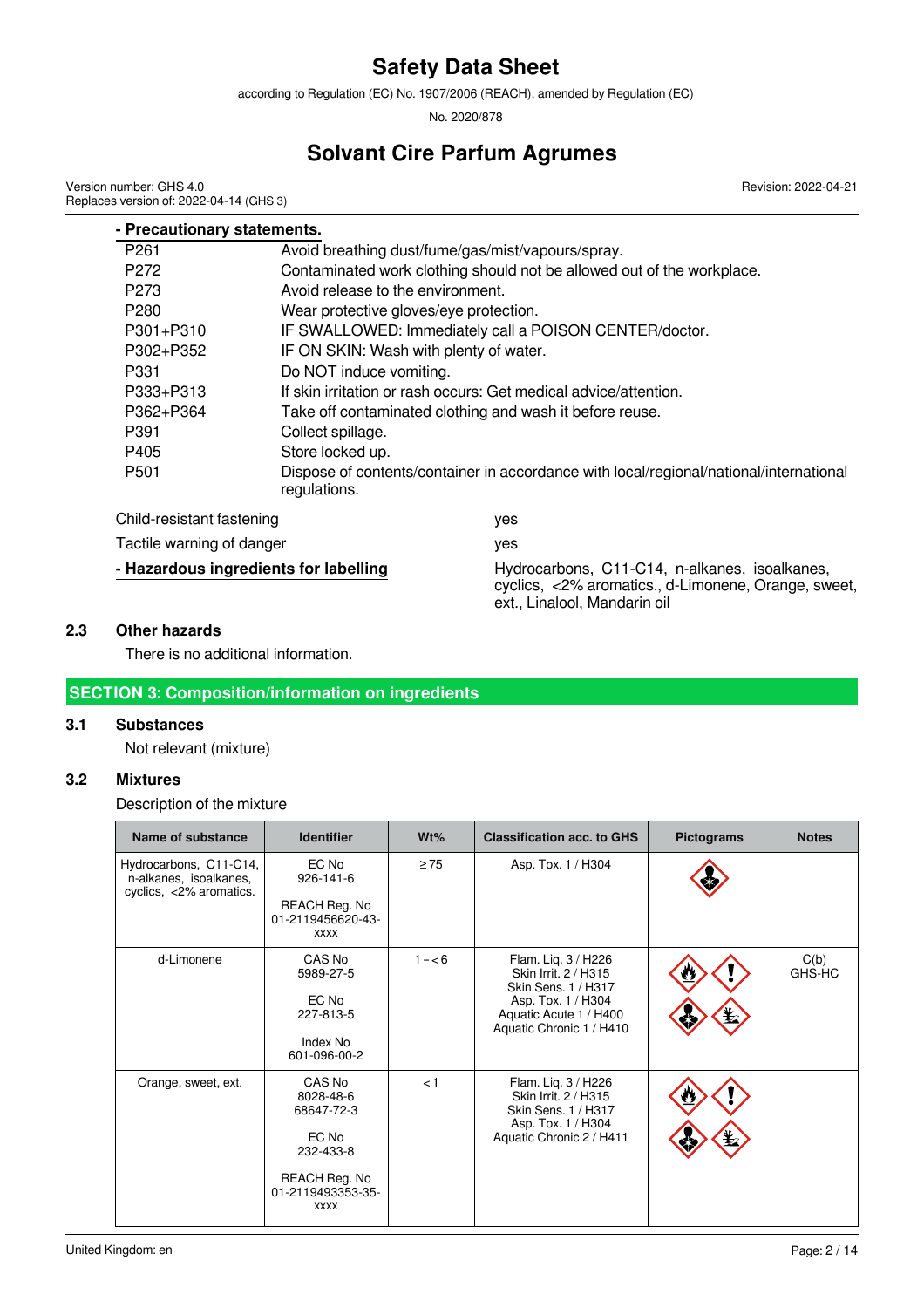according to Regulation (EC) No. 1907/2006 (REACH), amended by Regulation (EC)

No. 2020/878

# **Solvant Cire Parfum Agrumes**

Version number: GHS 4.0 Replaces version of: 2022-04-14 (GHS 3) Revision: 2022-04-21

| <b>Name of substance</b> | <b>Identifier</b>                                                                            | Wt% | <b>Classification acc. to GHS</b>                                                                                                              | <b>Pictograms</b> | <b>Notes</b> |
|--------------------------|----------------------------------------------------------------------------------------------|-----|------------------------------------------------------------------------------------------------------------------------------------------------|-------------------|--------------|
| Mandarin oil             | CAS No<br>84929-38-4<br>EC No<br>284-521-0                                                   | < 1 | Flam. Lig. 3 / H226<br>Skin Irrit, 2 / H315<br>Skin Sens. 1 / H317<br>Asp. Tox. 1 / H304<br>Aquatic Acute 1 / H400<br>Aquatic Chronic 1 / H410 | ₩<br>$\bigstar$   |              |
| Linalool                 | CAS No<br>78-70-6<br>EC No<br>201-134-4<br>REACH Reg. No<br>01-2119474016-42-<br><b>XXXX</b> | < 1 | Skin Irrit. 2 / H315<br>Eye Irrit. 2 / H319<br>Skin Sens, 1B / H317                                                                            |                   |              |

Notes

 $\overline{C(b)}$ : The substance is a specific isomer. The mixture of isomers is mentioned in Part 3 of the Regulation (EC) No 1272/2008

GHS-HC: Harmonised classification (the classification of the substance corresponds to the entry in the list according to 1272/2008/EC, Annex VI)

For full text of abbreviations: see SECTION 16.

## **SECTION 4: First aid measures**

#### **4.1 Description of first aid measures**

#### **General notes**

Do not leave affected person unattended. Remove victim out of the danger area. Keep affected person warm, still and covered. Take off immediately all contaminated clothing. In all cases of doubt, or when symptoms persist, seek medical advice. In case of unconsciousness place person in the recovery position. Never give anything by mouth.

#### **Following inhalation**

If breathing is irregular or stopped, immediately seek medical assistance and start first aid actions. Provide fresh air.

#### **Following skin contact**

Wash with plenty of soap and water.

#### **Following eye contact**

Remove contact lenses, if present and easy to do. Continue rinsing. Irrigate copiously with clean, fresh water for at least 10 minutes, holding the eyelids apart.

## **Following ingestion**

Rinse mouth with water (only if the person is conscious). Do NOT induce vomiting.

#### **4.2 Most important symptoms and effects, both acute and delayed**

Symptoms and effects are not known to date.

# **4.3 Indication of any immediate medical attention and special treatment needed**

None.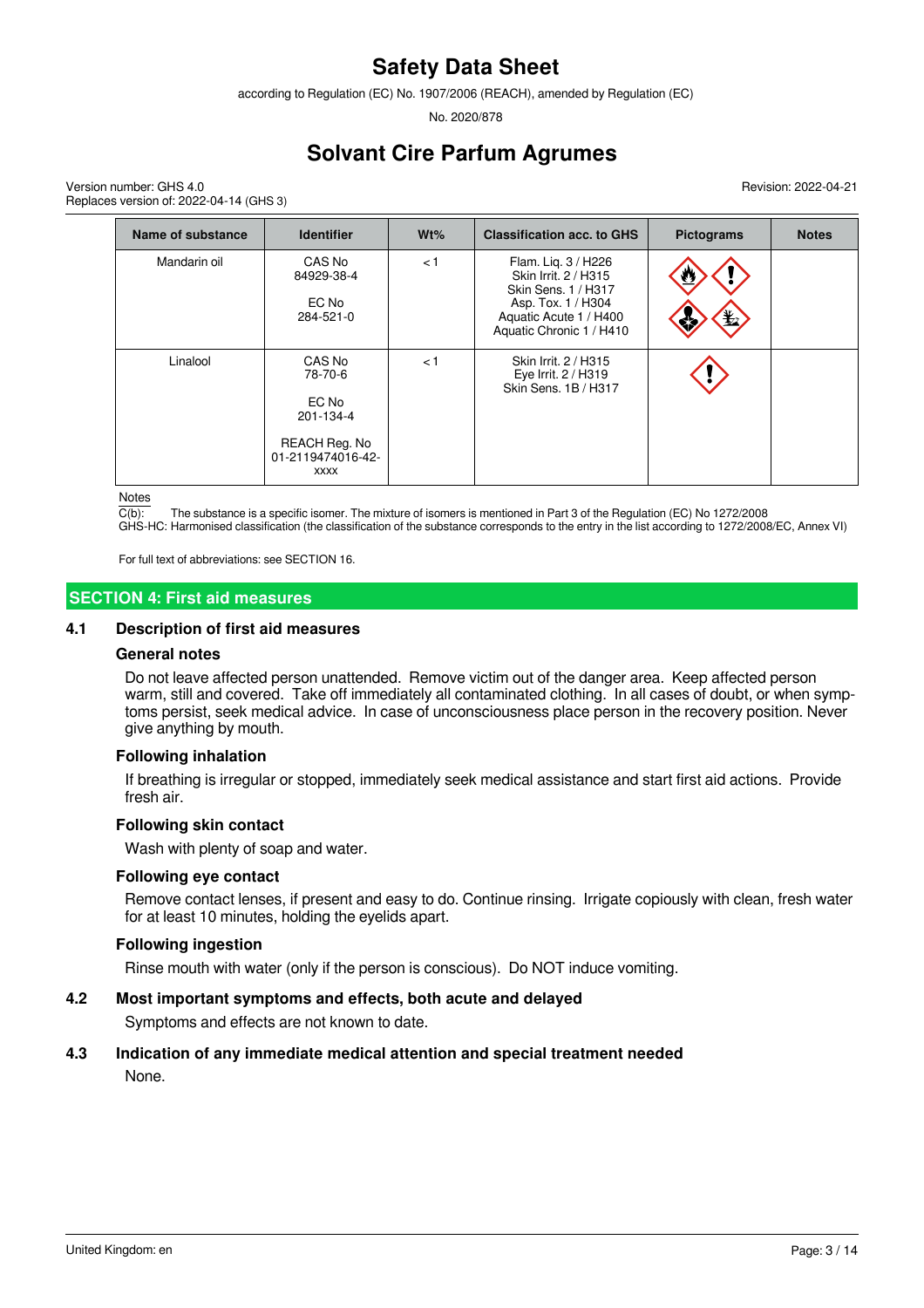according to Regulation (EC) No. 1907/2006 (REACH), amended by Regulation (EC)

No. 2020/878

# **Solvant Cire Parfum Agrumes**

Version number: GHS 4.0 Replaces version of: 2022-04-14 (GHS 3)

# **SECTION 5: Firefighting measures**

# **5.1 Extinguishing media**

#### **Suitable extinguishing media**

Water spray, Alcohol resistant foam, BC-powder, Carbon dioxide (CO2)

## **Unsuitable extinguishing media**

Water jet

## **5.2 Special hazards arising from the substance or mixture**

None.

## **5.3 Advice for firefighters**

In case of fire and/or explosion do not breathe fumes. Co-ordinate firefighting measures to the fire surroundings. Do not allow firefighting water to enter drains or water courses. Collect contaminated firefighting water separately. Fight fire with normal precautions from a reasonable distance.

## **SECTION 6: Accidental release measures**

## **6.1 Personal precautions, protective equipment and emergency procedures**

#### **For non-emergency personnel**

Remove persons to safety.

#### **For emergency responders**

Wear breathing apparatus if exposed to vapours/dust/spray/gases.

## **6.2 Environmental precautions**

Keep away from drains, surface and ground water. Retain contaminated washing water and dispose of it. If substance has entered a water course or sewer, inform the responsible authority.

# **6.3 Methods and material for containment and cleaning up**

#### **Advice on how to contain a spill**

Covering of drains

#### **Advice on how to clean up a spill**

Wipe up with absorbent material (e.g. cloth, fleece). Collect spillage: sawdust, kieselgur (diatomite), sand, universal binder

## **Appropriate containment techniques**

Use of adsorbent materials.

#### **Other information relating to spills and releases**

Place in appropriate containers for disposal. Ventilate affected area.

#### **6.4 Reference to other sections**

Personal protective equipment: see section 8. Incompatible materials: see section 10. Disposal considerations: see section 13.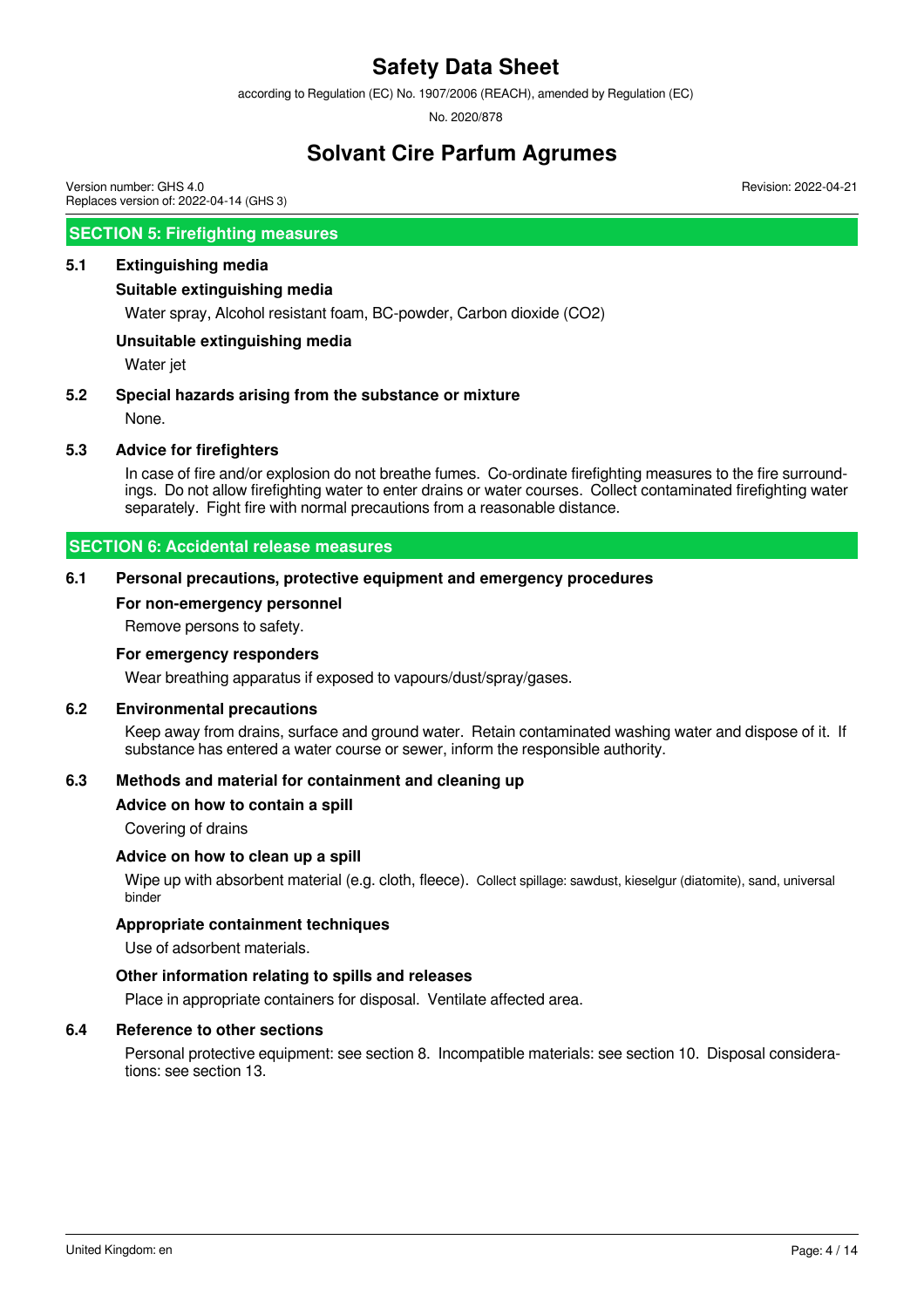according to Regulation (EC) No. 1907/2006 (REACH), amended by Regulation (EC)

No. 2020/878

# **Solvant Cire Parfum Agrumes**

Revision: 2022-04-21

Version number: GHS 4.0 Replaces version of: 2022-04-14 (GHS 3)

# **SECTION 7: Handling and storage**

# **7.1 Precautions for safe handling**

#### **Recommendations**

## **- Measures to prevent fire as well as aerosol and dust generation**

Use local and general ventilation. Use only in well-ventilated areas.

## **Advice on general occupational hygiene**

Wash hands after use. Do not eat, drink and smoke in work areas. Remove contaminated clothing and protective equipment before entering eating areas. Never keep food or drink in the vicinity of chemicals. Never place chemicals in containers that are normally used for food or drink. Keep away from food, drink and animal feedingstuffs.

## **7.2 Conditions for safe storage, including any incompatibilities**

## **Packaging compatibilities**

Only packagings which are approved (e.g. acc. to ADR) may be used.

# **7.3 Specific end use(s)**

See section 16 for a general overview.

# **SECTION 8: Exposure controls/personal protection**

## **8.1 Control parameters**

This information is not available.

| Relevant DNELs of components of the mixture    |                         |                 |                               |                                       |                   |                                 |  |  |
|------------------------------------------------|-------------------------|-----------------|-------------------------------|---------------------------------------|-------------------|---------------------------------|--|--|
| Name of substance                              | <b>CAS No</b>           | <b>Endpoint</b> | <b>Threshold</b><br>level     | Protection goal,<br>route of exposure | Used in           | <b>Exposure time</b>            |  |  |
| Orange, sweet, ext.                            | 8028-48-6<br>68647-72-3 | <b>DNEL</b>     | 31.1 mg/m <sup>3</sup>        | human, inhalatory                     | worker (industry) | chronic - systemic ef-<br>fects |  |  |
| 8028-48-6<br>Orange, sweet, ext.<br>68647-72-3 |                         | <b>DNEL</b>     | 8.89 mg/kg<br>bw/day          | human, dermal                         | worker (industry) | chronic - systemic ef-<br>fects |  |  |
| Orange, sweet, ext.                            | 8028-48-6<br>68647-72-3 | <b>DNEL</b>     | 185.8 $\mu$ g/cm <sup>2</sup> | human, dermal                         | worker (industry) | acute - local effects           |  |  |
| Linalool                                       | 78-70-6                 | <b>DNEL</b>     | 2.8 mg/m <sup>3</sup>         | human, inhalatory                     | worker (industry) | chronic - systemic ef-<br>fects |  |  |
| Linalool                                       | 78-70-6                 | <b>DNEL</b>     | 16.5 mg/m <sup>3</sup>        | human, inhalatory                     | worker (industry) | acute - systemic ef-<br>fects   |  |  |
| Linalool                                       | 78-70-6                 | <b>DNEL</b>     | 2.5 mg/kg bw/<br>day          | human, dermal                         | worker (industry) | chronic - systemic ef-<br>fects |  |  |
| Linalool                                       | 78-70-6                 | <b>DNEL</b>     | 5 mg/kg bw/<br>day            | human, dermal                         | worker (industry) | acute - systemic ef-<br>fects   |  |  |

| Relevant PNECs of components of the mixture |                         |                 |                           |                   |                                       |                                   |  |  |
|---------------------------------------------|-------------------------|-----------------|---------------------------|-------------------|---------------------------------------|-----------------------------------|--|--|
| Name of substance                           | <b>CAS No</b>           | <b>Endpoint</b> | <b>Threshold</b><br>level | Organism          | <b>Environmental com-</b><br>partment | <b>Exposure time</b>              |  |  |
| Orange, sweet, ext.                         | 8028-48-6<br>68647-72-3 | <b>PNEC</b>     | $5.4 \frac{\mu g}{\mu}$   | aquatic organisms | freshwater                            | short-term (single in-<br>stance) |  |  |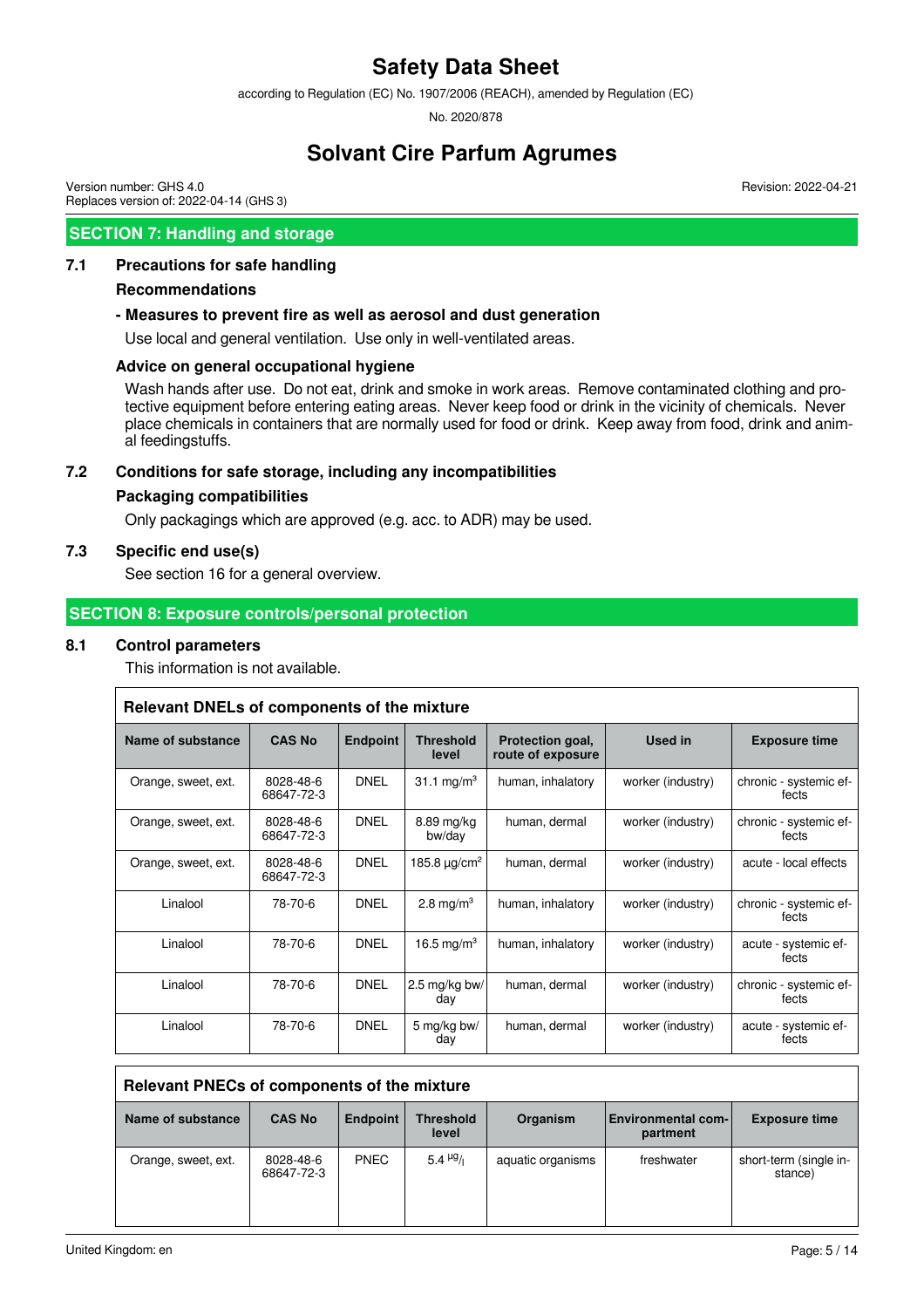according to Regulation (EC) No. 1907/2006 (REACH), amended by Regulation (EC)

No. 2020/878

# **Solvant Cire Parfum Agrumes**

Revision: 2022-04-21

Version number: GHS 4.0 Replaces version of: 2022-04-14 (GHS 3)

| Relevant PNECs of components of the mixture |                         |                 |                           |                                   |                                       |                                   |  |  |
|---------------------------------------------|-------------------------|-----------------|---------------------------|-----------------------------------|---------------------------------------|-----------------------------------|--|--|
| Name of substance                           | <b>CAS No</b>           | <b>Endpoint</b> | <b>Threshold</b><br>level | Organism                          | <b>Environmental com-</b><br>partment | <b>Exposure time</b>              |  |  |
| Orange, sweet, ext.                         | 8028-48-6<br>68647-72-3 | <b>PNEC</b>     | $0.54 \frac{\mu g}{I}$    | aquatic organisms<br>marine water |                                       | short-term (single in-<br>stance) |  |  |
| Orange, sweet, ext.                         | 8028-48-6<br>68647-72-3 | <b>PNEC</b>     | $2.1 \frac{mg}{l}$        | aquatic organisms                 | sewage treatment<br>plant (STP)       | short-term (single in-<br>stance) |  |  |
| Orange, sweet, ext.                         | 8028-48-6<br>68647-72-3 | <b>PNEC</b>     | 1.3 $mg/kq$               | aquatic organisms                 | freshwater sediment                   | short-term (single in-<br>stance) |  |  |
| Orange, sweet, ext.                         | 8028-48-6<br>68647-72-3 | <b>PNEC</b>     | $0.13 \frac{mg}{kg}$      | aquatic organisms                 | marine sediment                       | short-term (single in-<br>stance) |  |  |
| Orange, sweet, ext.                         | 8028-48-6<br>68647-72-3 | <b>PNEC</b>     | 0.261 $mg/kg$             | terrestrial organisms             | soil                                  | short-term (single in-<br>stance) |  |  |
| Linalool                                    | 78-70-6                 | <b>PNEC</b>     | $10 \frac{mg}{l}$         | microorganisms                    | sewage treatment<br>plant (STP)       | short-term (single in-<br>stance) |  |  |
| Linalool                                    | 78-70-6                 | <b>PNEC</b>     | 2.22 $mg/kq$              | benthic organisms                 | sediments                             | short-term (single in-<br>stance) |  |  |
| Linalool                                    | 78-70-6                 | <b>PNEC</b>     | 0.222 $mg/kq$             | pelagic organisms                 | sediments                             | short-term (single in-<br>stance) |  |  |
| Linalool                                    | 78-70-6                 | <b>PNEC</b>     | 7.8 $mg/kq$               | (top) predators                   | water                                 | short-term (single in-<br>stance) |  |  |
| Linalool                                    | 78-70-6                 | <b>PNEC</b>     | $2 \frac{mg}{l}$          | aquatic organisms                 | water                                 | intermittent release              |  |  |
| Linalool                                    | 78-70-6                 | <b>PNEC</b>     | $0.2 \frac{mg}{l}$        | aquatic organisms                 | freshwater                            | short-term (single in-<br>stance) |  |  |
| Linalool                                    | 78-70-6                 | <b>PNEC</b>     | $0.02 \frac{mg}{l}$       | aquatic organisms                 | marine water                          | short-term (single in-<br>stance) |  |  |
| Linalool                                    | 78-70-6                 | <b>PNEC</b>     | $10^{mg}/l$               | aquatic organisms                 | sewage treatment<br>plant (STP)       | short-term (single in-<br>stance) |  |  |
| Linalool                                    | 78-70-6                 | <b>PNEC</b>     | 2.22 $mg/kq$              | aquatic organisms                 | freshwater sediment                   | short-term (single in-<br>stance) |  |  |
| Linalool                                    | 78-70-6                 | <b>PNEC</b>     | 0.222 $mg/kq$             | aquatic organisms                 | marine sediment                       | short-term (single in-<br>stance) |  |  |
| Linalool                                    | 78-70-6                 | <b>PNEC</b>     | 0.327 $mg/kq$             | terrestrial organisms             | soil                                  | short-term (single in-<br>stance) |  |  |

# **8.2 Exposure controls**

# **Appropriate engineering controls**

General ventilation.

# **Individual protection measures (personal protective equipment)**

# **Eye/face protection**

Wear eye protection. Use of waterproof type goggles.

## **Skin protection**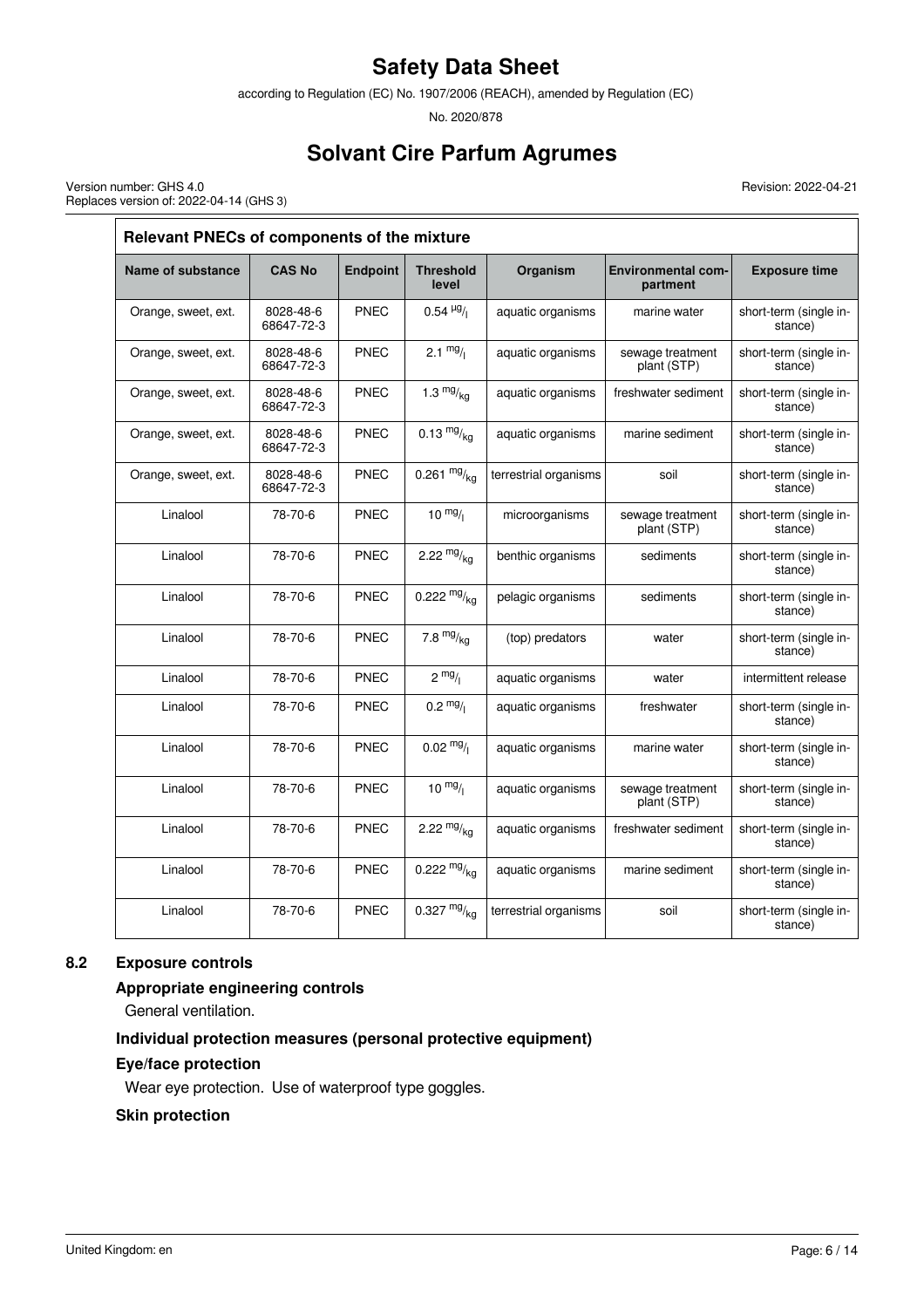according to Regulation (EC) No. 1907/2006 (REACH), amended by Regulation (EC)

No. 2020/878

# **Solvant Cire Parfum Agrumes**

Version number: GHS 4.0 Replaces version of: 2022-04-14 (GHS 3) Revision: 2022-04-21

#### **- Hand protection**

Wear suitable gloves. Chemical protection gloves are suitable, which are tested according to EN 374. Check leak-tightness/impermeability prior to use. In the case of wanting to use the gloves again, clean them before taking off and air them well. For special purposes, it is recommended to check the resistance to chemicals of the protective gloves mentioned above together with the supplier of these gloves.

#### **- Other protection measures**

Take recovery periods for skin regeneration. Preventive skin protection (barrier creams/ointments) is recommended. Wash hands thoroughly after handling.

#### **Respiratory protection**

In case of inadequate ventilation wear respiratory protection. Type: A-P2 (combined filters against particles and organic gases and vapours, colour code: Brown/White). Type: ABEK-P2 (combined filters against gases, vapours and particles, colour code: Brown/Grey/Yellow/Green/White).

#### **Environmental exposure controls**

Use appropriate container to avoid environmental contamination. Keep away from drains, surface and ground water.

| <b>SECTION 9: Physical and chemical properties</b> |  |
|----------------------------------------------------|--|
|                                                    |  |

## **9.1 Information on basic physical and chemical properties**

| 9.2 | <b>Other information</b>                                 |                                               |
|-----|----------------------------------------------------------|-----------------------------------------------|
|     | Particle characteristics                                 | this information is not available             |
|     | Relative vapour density                                  | information on this property is not available |
|     | Density                                                  | not determined                                |
|     | Density and/or relative density                          |                                               |
|     | Partition coefficient n-octanol/water (log value)        | this information is not available             |
|     | <b>Partition coefficient</b>                             |                                               |
|     | Water solubility                                         | not determined                                |
|     | Solubility(ies)                                          |                                               |
|     | Kinematic viscosity                                      | not determined                                |
|     | pH (value)                                               | not determined                                |
|     | Decomposition temperature                                | not relevant                                  |
|     | Auto-ignition temperature                                | not determined                                |
|     | Flash point                                              | $> 60 °C$ (Read across on ingredients)        |
|     | Lower and upper explosion limit                          | not determined                                |
|     | Flammability                                             | not determined                                |
|     | Boiling point or initial boiling point and boiling range | not determined                                |
|     | Melting point/freezing point                             | not determined                                |
|     | Odour                                                    | characteristic                                |
|     | Colour                                                   | colourless                                    |
|     | Physical state                                           | liquid                                        |

There is no additional information.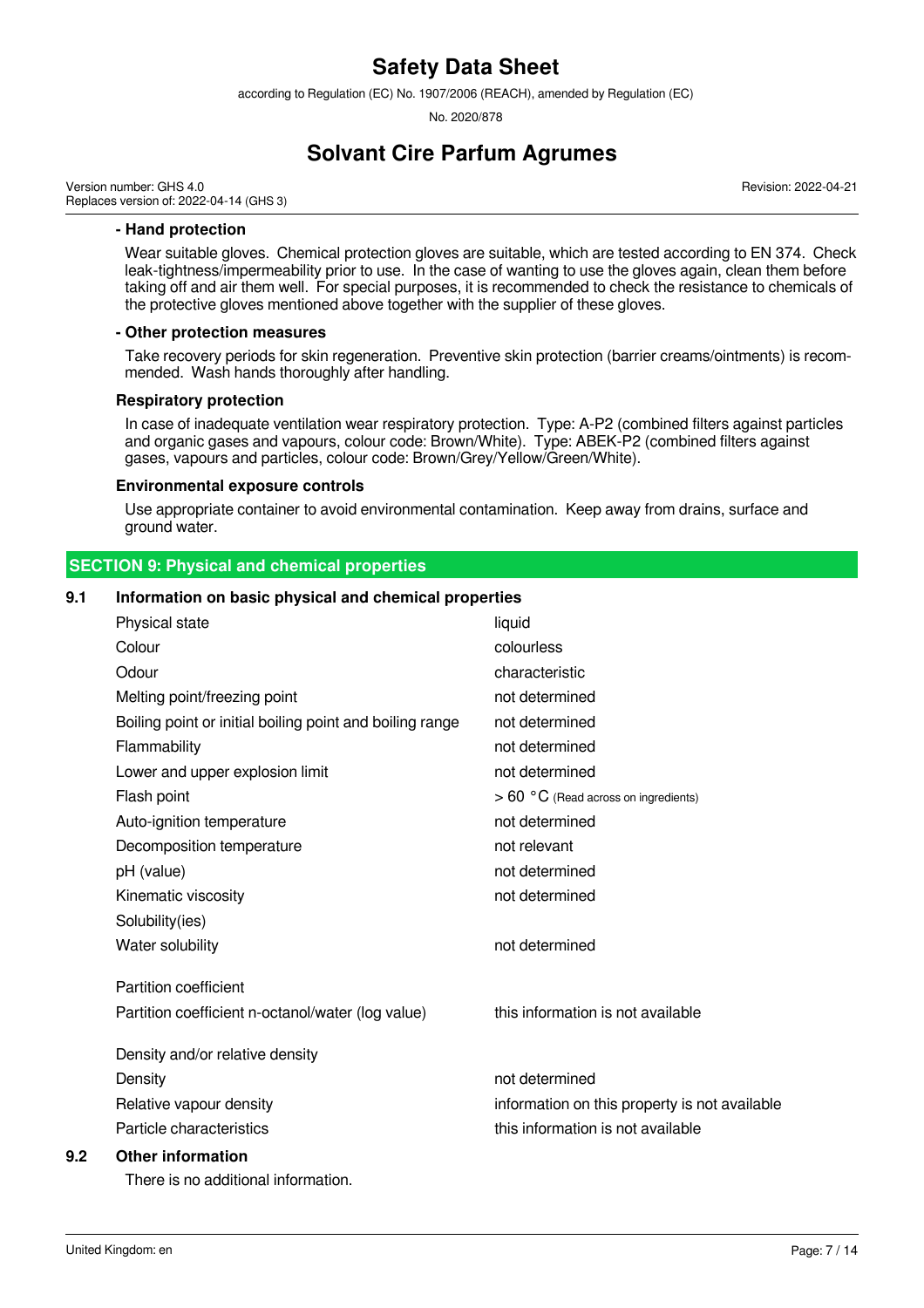according to Regulation (EC) No. 1907/2006 (REACH), amended by Regulation (EC)

No. 2020/878

# **Solvant Cire Parfum Agrumes**

Version number: GHS 4.0 Replaces version of: 2022-04-14 (GHS 3)

# **SECTION 10: Stability and reactivity**

## **10.1 Reactivity**

Concerning incompatibility: see below "Conditions to avoid" and "Incompatible materials".

# **10.2 Chemical stability**

See below "Conditions to avoid".

## **10.3 Possibility of hazardous reactions**

No known hazardous reactions.

## **10.4 Conditions to avoid**

There are no specific conditions known which have to be avoided.

## **10.5 Incompatible materials**

There is no additional information.

## **10.6 Hazardous decomposition products**

Reasonably anticipated hazardous decomposition products produced as a result of use, storage, spill and heating are not known. Hazardous combustion products: see section 5.

# **SECTION 11: Toxicological information**

## **11.1 Information on hazard classes as defined in Regulation (EC) No 1272/2008**

#### **Classification procedure**

The method for classification of the mixture is based on ingredients of the mixture (additivity formula).

#### **Classification according to GHS (ST/SG/AC.10/30/Rev.8, GHS)**

#### **Acute toxicity**

Shall not be classified as acutely toxic.

#### **Skin corrosion/irritation**

Shall not be classified as corrosive/irritant to skin.

#### **Serious eye damage/eye irritation**

Shall not be classified as seriously damaging to the eye or eye irritant.

#### **Respiratory or skin sensitisation**

May cause an allergic skin reaction.

#### **Germ cell mutagenicity**

Shall not be classified as germ cell mutagenic.

#### **Carcinogenicity**

Shall not be classified as carcinogenic.

#### **Reproductive toxicity**

Shall not be classified as a reproductive toxicant.

#### **Specific target organ toxicity - single exposure**

Shall not be classified as a specific target organ toxicant (single exposure).

#### **Specific target organ toxicity - repeated exposure**

Shall not be classified as a specific target organ toxicant (repeated exposure).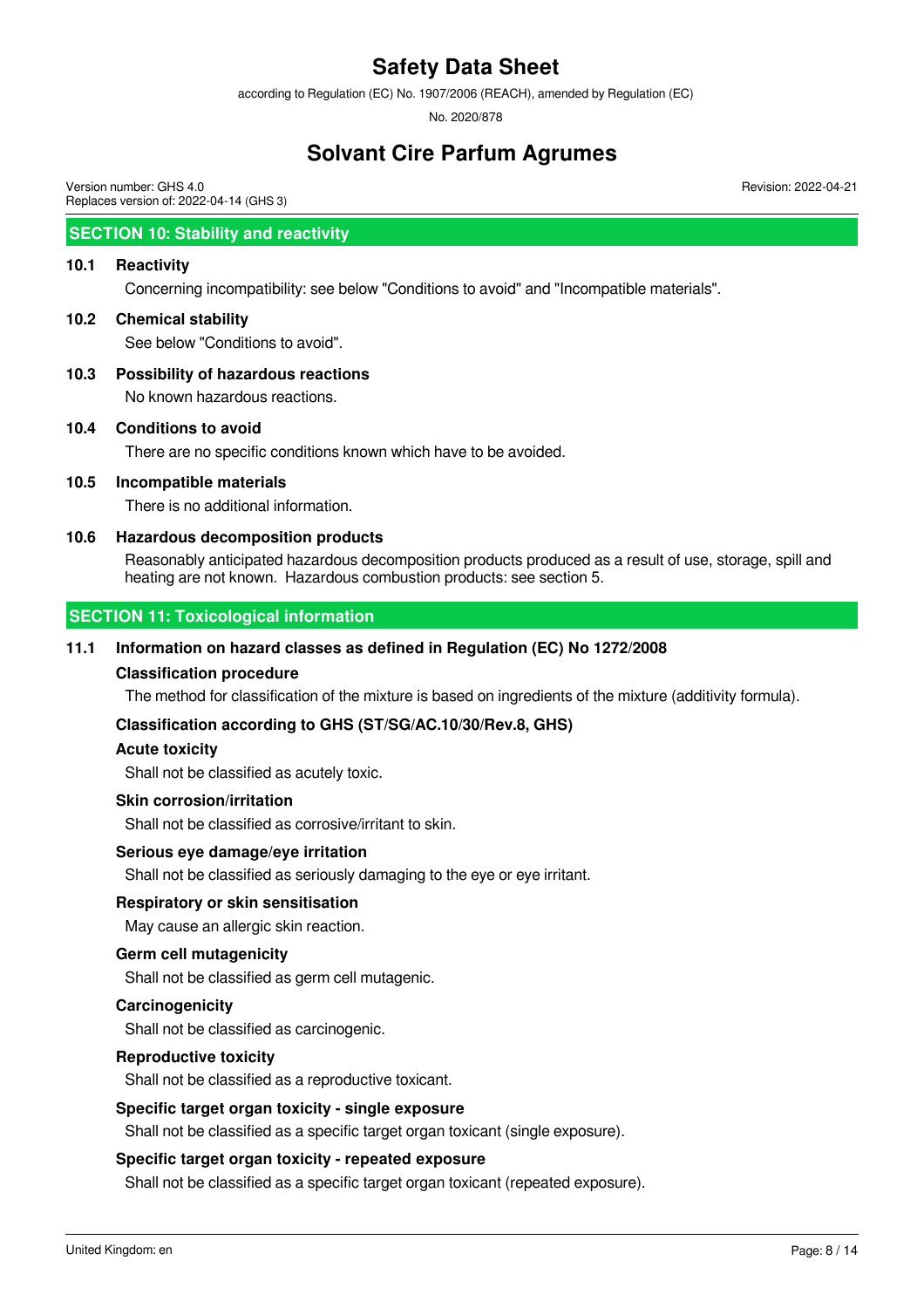according to Regulation (EC) No. 1907/2006 (REACH), amended by Regulation (EC)

No. 2020/878

# **Solvant Cire Parfum Agrumes**

Version number: GHS 4.0 Replaces version of: 2022-04-14 (GHS 3)

## **Aspiration hazard**

May be fatal if swallowed and enters airways.

# **11.2 Information on other hazards**

There is no additional information.

# **SECTION 12: Ecological information**

## **12.1 Toxicity**

Toxic to aquatic life with long lasting effects.

| Aquatic toxicity (acute) of components of the mixture                            |                         |                   |                   |                       |                         |  |  |  |  |
|----------------------------------------------------------------------------------|-------------------------|-------------------|-------------------|-----------------------|-------------------------|--|--|--|--|
| Name of substance<br><b>CAS No</b><br>Value<br><b>Endpoint</b><br><b>Species</b> |                         |                   |                   |                       | <b>Exposure</b><br>time |  |  |  |  |
| Orange, sweet, ext.                                                              | 8028-48-6<br>68647-72-3 | <b>LL50</b>       | 5.65 $mg/$        | fish                  | 96 h                    |  |  |  |  |
| Orange, sweet, ext.                                                              | 8028-48-6<br>68647-72-3 | EL50              | 1.4 $mg/$         | aquatic invertebrates | 24 h                    |  |  |  |  |
| Linalool                                                                         | 78-70-6                 | LC50              | $27.8 \text{ mg}$ | fish                  | 96 h                    |  |  |  |  |
| Linalool                                                                         | 78-70-6                 | EC <sub>50</sub>  | 59 $mg/1$         | aquatic invertebrates | 48 h                    |  |  |  |  |
| Linalool                                                                         | 78-70-6                 | ErC <sub>50</sub> | 156.7 $mg/$       | algae                 | 96 h                    |  |  |  |  |

| Aquatic toxicity (chronic) of components of the mixture |               |                  |                   |                       |                                                               |                         |  |  |
|---------------------------------------------------------|---------------|------------------|-------------------|-----------------------|---------------------------------------------------------------|-------------------------|--|--|
| Name of substance                                       | <b>CAS No</b> | <b>Endpoint</b>  | Value             | <b>Species</b>        | <b>Source</b>                                                 | <b>Exposure</b><br>time |  |  |
| Linalool                                                | 78-70-6       | <b>LC50</b>      | $27.8$ mg/        | fish                  | European Chem-<br>icals Agency,<br>http://<br>echa.europa.eu/ | 24 h                    |  |  |
| Linalool                                                | 78-70-6       | EC <sub>50</sub> | $71 \frac{mg}{l}$ | aquatic invertebrates | European Chem-<br>icals Agency,<br>http://<br>echa.europa.eu/ | 24 h                    |  |  |

#### **12.2 Persistence and degradability**

| Degradability of components of the mixture |               |                  |                  |             |               |               |
|--------------------------------------------|---------------|------------------|------------------|-------------|---------------|---------------|
| Name of sub-<br>stance                     | <b>CAS No</b> | <b>Process</b>   | Degradation rate | <b>Time</b> | <b>Method</b> | <b>Source</b> |
| Linalool                                   | 78-70-6       | oxygen depletion | 40.9%            | 5 d         |               |               |

#### **12.3 Bioaccumulative potential**

| Bioaccumulative potential of components of the mixture |                         |            |                                    |          |
|--------------------------------------------------------|-------------------------|------------|------------------------------------|----------|
| Name of substance                                      | <b>CAS No</b>           | <b>BCF</b> | Log KOW                            | BOD5/COD |
| Orange, sweet, ext.                                    | 8028-48-6<br>68647-72-3 | $32 - 156$ | $2.78 - 4.88$                      |          |
| Linalool                                               | 78-70-6                 |            | 2.9 (pH value: 7, 20 $^{\circ}$ C) |          |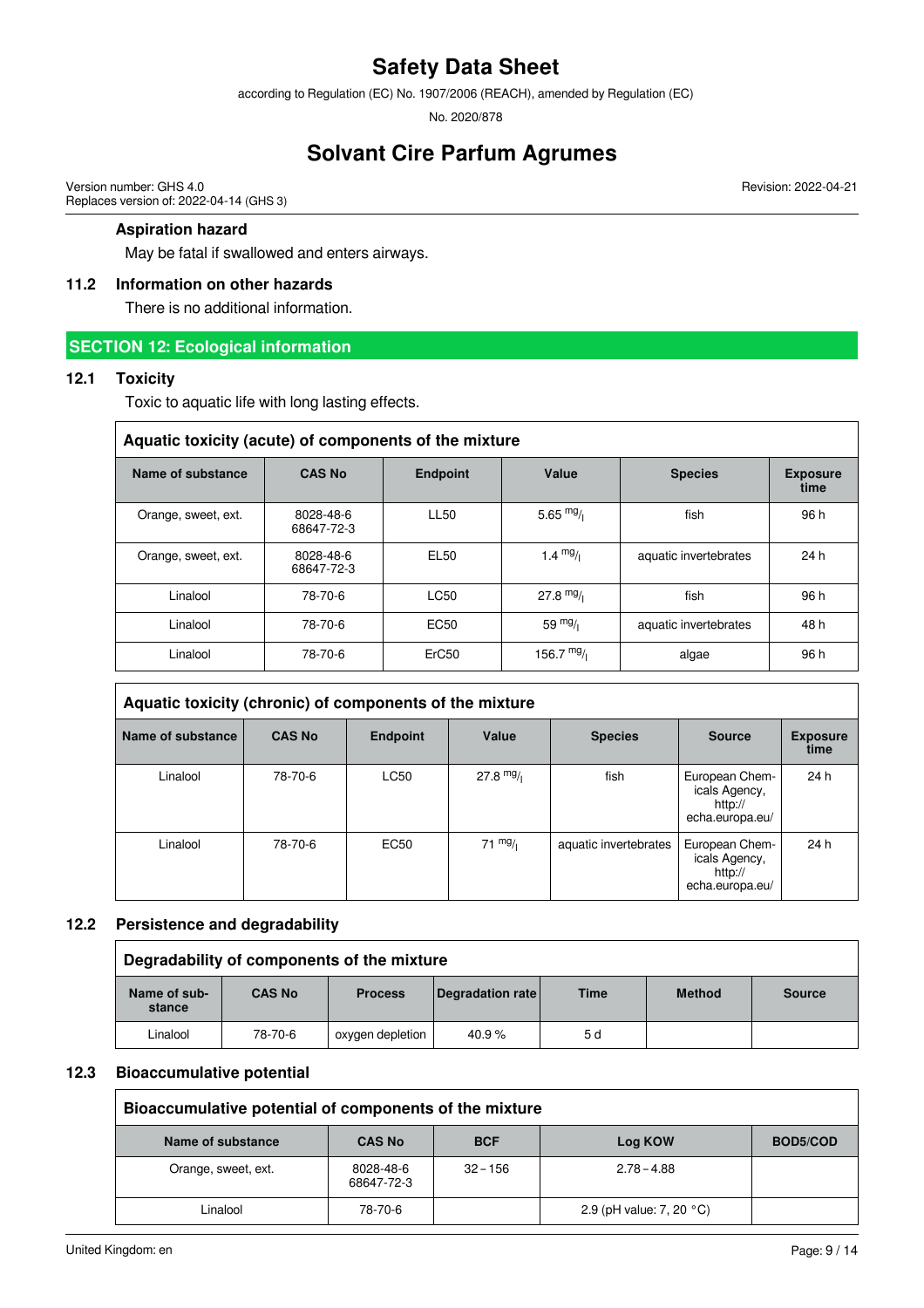according to Regulation (EC) No. 1907/2006 (REACH), amended by Regulation (EC)

No. 2020/878

# **Solvant Cire Parfum Agrumes**

Version number: GHS 4.0 Replaces version of: 2022-04-14 (GHS 3)

## **12.4 Mobility in soil**

Data are not available.

- **12.5 Results of PBT and vPvB assessment** Data are not available.
- **12.6 Endocrine disrupting properties** Information on this property is not available.

#### **12.7 Other adverse effects**

Data are not available.

# **SECTION 13: Disposal considerations**

## **13.1 Waste treatment methods**

# **Sewage disposal-relevant information**

Do not empty into drains. Avoid release to the environment. Refer to special instructions/safety data sheets.

# **Waste treatment of containers/packagings**

It is a dangerous waste; only packagings which are approved (e.g. acc. to ADR) may be used. Completely emptied packages can be recycled. Handle contaminated packages in the same way as the substance itself.

#### **Remarks**

Please consider the relevant national or regional provisions. Waste shall be separated into the categories that can be handled separately by the local or national waste management facilities.

# **SECTION 14: Transport information**

| 14.1 | UN number or ID number                 |                                                        |
|------|----------------------------------------|--------------------------------------------------------|
|      | ADR/RID                                | <b>UN 3082</b>                                         |
|      | IMDG-Code                              | <b>UN 3082</b>                                         |
|      | <b>ICAO-TI</b>                         | <b>UN 3082</b>                                         |
| 14.2 | UN proper shipping name                |                                                        |
|      | ADR/RID                                | ENVIRONMENTALLY HAZARDOUS SUBSTANCE,<br>LIQUID, N.O.S. |
|      | IMDG-Code                              | ENVIRONMENTALLY HAZARDOUS SUBSTANCE,<br>LIQUID, N.O.S. |
|      | <b>ICAO-TI</b>                         | Environmentally hazardous substance, liquid, n.o.s.    |
|      | Technical name (hazardous ingredients) | d-Limonene, Mandarin oil                               |
| 14.3 | <b>Transport hazard class(es)</b>      |                                                        |
|      | ADR/RID                                | 9                                                      |
|      | IMDG-Code                              | 9                                                      |
|      | <b>ICAO-TI</b>                         | 9                                                      |
| 14.4 | Packing group                          |                                                        |
|      | ADR/RID                                | Ш                                                      |
|      | IMDG-Code                              | Ш                                                      |
|      | <b>ICAO-TI</b>                         | Ш                                                      |
| 14.5 | <b>Environmental hazards</b>           | hazardous to the aquatic environment                   |
|      |                                        |                                                        |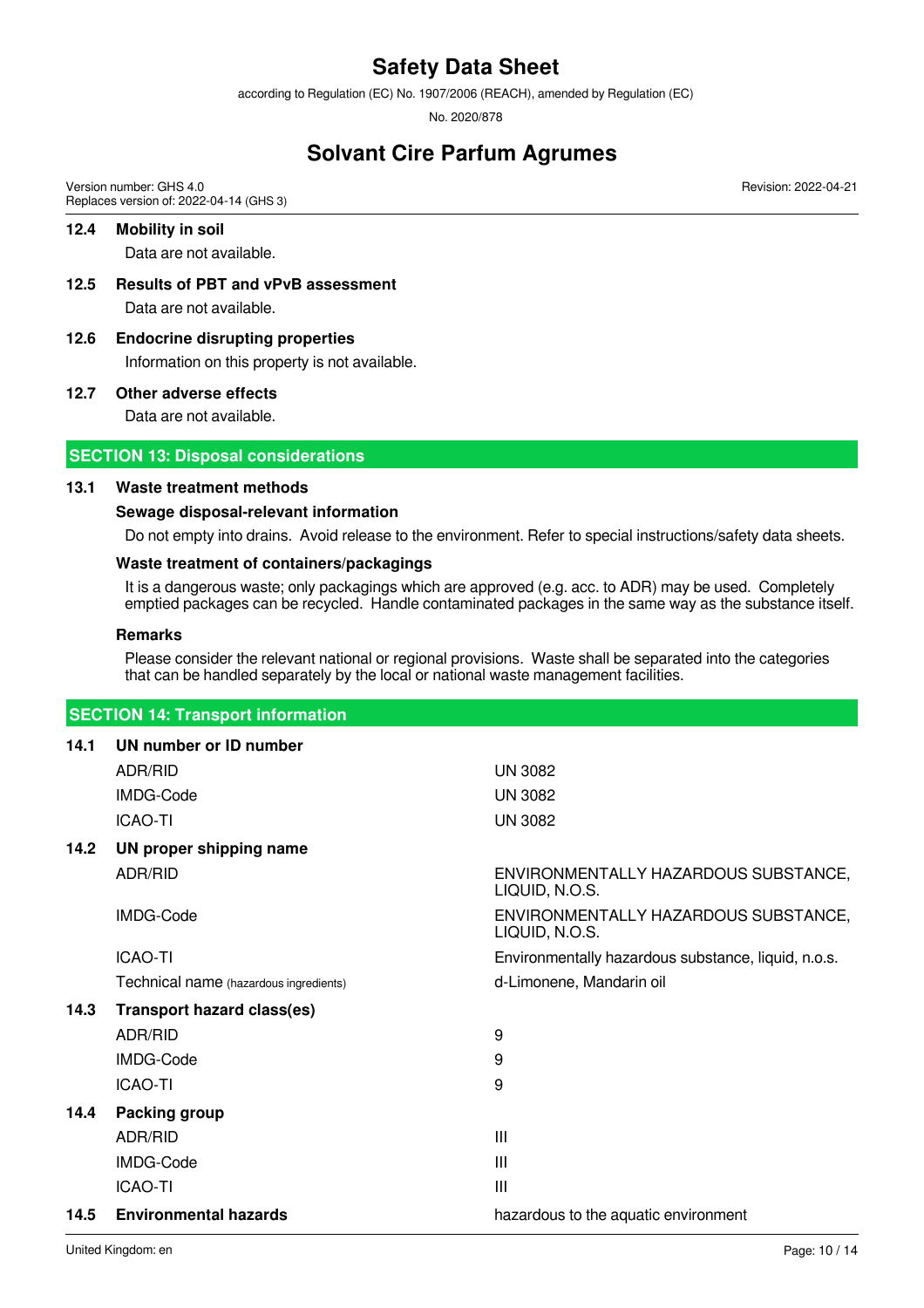according to Regulation (EC) No. 1907/2006 (REACH), amended by Regulation (EC)

No. 2020/878

# **Solvant Cire Parfum Agrumes**

Version number: GHS 4.0 Replaces version of: 2022-04-14 (GHS 3)

## **14.6 Special precautions for user**

Provisions for dangerous goods (ADR) should be complied within the premises.

## **14.7 Maritime transport in bulk according to IMO instruments**

# **Information for each of the UN Model Regulations**

## **Agreement concerning the International Carriage of Dangerous Goods by Road (ADR) - Additional information**

| <b>Classification code</b>                                                                                     | M <sub>6</sub>                                                 |
|----------------------------------------------------------------------------------------------------------------|----------------------------------------------------------------|
| Danger label(s)                                                                                                | 9, fish and tree                                               |
|                                                                                                                |                                                                |
| Environmental hazards                                                                                          | <b>VeS</b> (hazardous to the aquatic environment)              |
| Special provisions (SP)                                                                                        | 274, 335, 375, 601                                             |
| Excepted quantities (EQ)                                                                                       | E1                                                             |
| Limited quantities (LQ)                                                                                        | 5L                                                             |
| Transport category (TC)                                                                                        | 3                                                              |
| Tunnel restriction code (TRC)                                                                                  |                                                                |
| Hazard identification No                                                                                       | 90                                                             |
| <b>Emergency Action Code</b>                                                                                   | 3Z                                                             |
| Regulations concerning the International Carriage of Dangerous Goods by Rail (RID) - Additional<br>information |                                                                |
| <b>Classification code</b>                                                                                     | 9                                                              |
| Danger label(s)                                                                                                | 9, fish and tree                                               |
|                                                                                                                |                                                                |
| Environmental hazards                                                                                          | yes (hazardous to water)                                       |
| Special provisions (SP)                                                                                        | 274, 335, 375, 601                                             |
| Excepted quantities (EQ)                                                                                       | E1                                                             |
| Limited quantities (LQ)                                                                                        | 5L                                                             |
| Transport category (TC)                                                                                        | 3                                                              |
| Hazard identification No                                                                                       | 90                                                             |
| International Maritime Dangerous Goods Code (IMDG) - Additional information                                    |                                                                |
| Marine pollutant                                                                                               | <b>VeS</b> (hazardous to the aquatic environment) (d-Limonene) |
| Danger label(s)                                                                                                | 9, fish and tree                                               |
|                                                                                                                |                                                                |
| Special provisions (SP)                                                                                        | 274, 335, 969                                                  |
| Excepted quantities (EQ)                                                                                       | E <sub>1</sub>                                                 |
| Limited quantities (LQ)                                                                                        | 5L                                                             |
| EmS                                                                                                            | F-A, S-F                                                       |
| Stowage category                                                                                               | Α                                                              |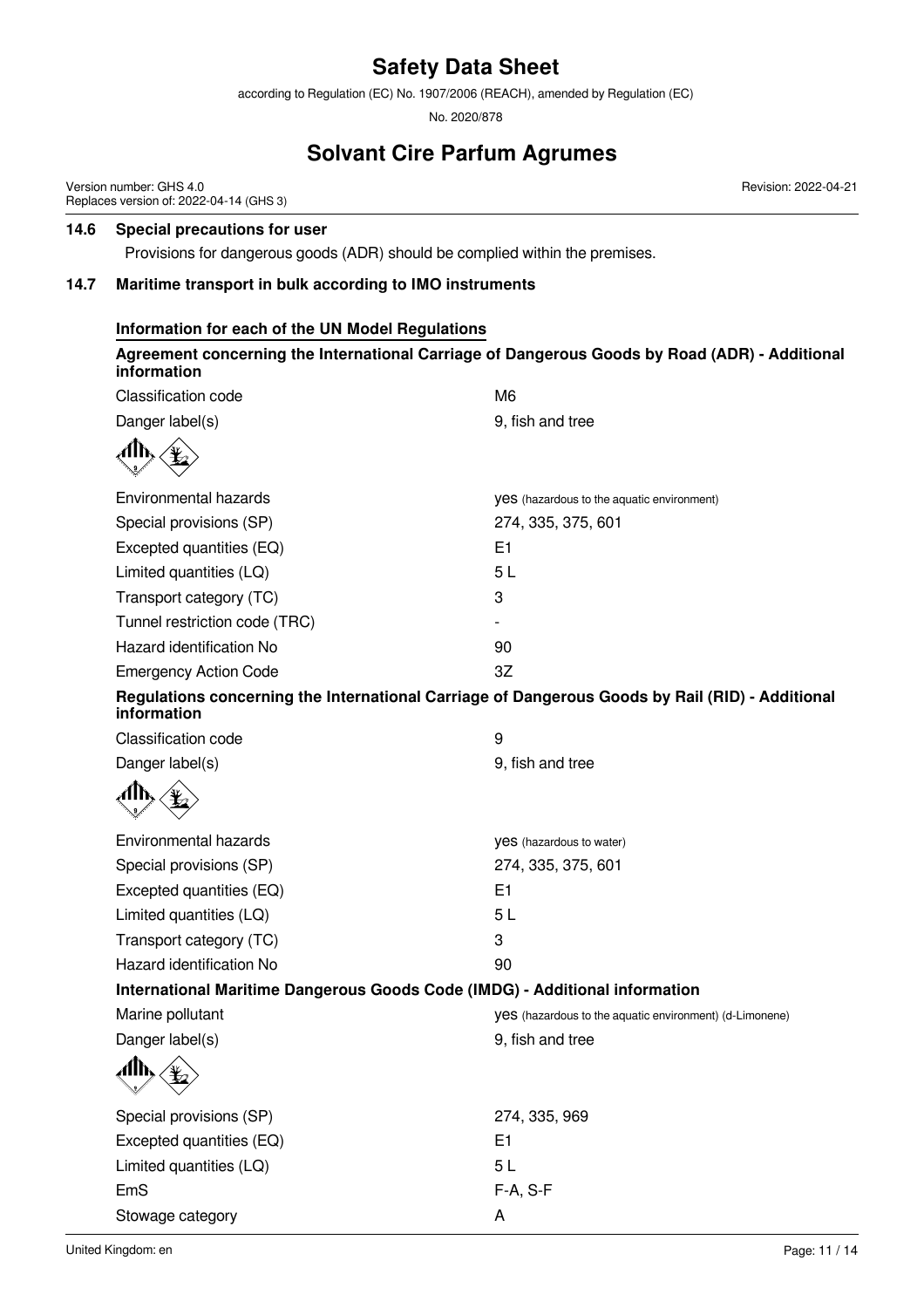according to Regulation (EC) No. 1907/2006 (REACH), amended by Regulation (EC)

No. 2020/878

# **Solvant Cire Parfum Agrumes**

Version number: GHS 4.0 Replaces version of: 2022-04-14 (GHS 3) Revision: 2022-04-21

| International Civil Aviation Organization (ICAO-IATA/DGR) - Additional information |                                                   |  |
|------------------------------------------------------------------------------------|---------------------------------------------------|--|
| Environmental hazards                                                              | <b>Ves</b> (hazardous to the aquatic environment) |  |
| Danger label(s)                                                                    | 9, fish and tree                                  |  |
|                                                                                    |                                                   |  |
| Special provisions (SP)                                                            | A97, A158, A197                                   |  |
| Excepted quantities (EQ)                                                           | E1                                                |  |
| Limited quantities (LQ)                                                            | 30 kg                                             |  |

# **SECTION 15: Regulatory information**

# **15.1 Safety, health and environmental regulations/legislation specific for the substance or mixture Relevant provisions of the European Union (EU)**

# **Seveso Directive**

| 2012/18/EU (Seveso III) |                                                                           |                                                                                          |     |              |
|-------------------------|---------------------------------------------------------------------------|------------------------------------------------------------------------------------------|-----|--------------|
| <b>No</b>               | Dangerous substance/hazard categories                                     | Qualifying quantity (tonnes) for the application of<br>lower and upper-tier requirements |     | <b>Notes</b> |
| E <sub>2</sub>          | environmental hazards (hazardous to the aquatic environ-<br>ment, cat. 2) | 200                                                                                      | 500 | 57)          |

Notation

57) hazardous to the Aquatic Environment in category Chronic 2

# **15.2 Chemical Safety Assessment**

Chemical safety assessments for substances in this mixture were not carried out.

# **SECTION 16: Other information**

## **Indication of changes (revised safety data sheet)**

| <b>Section</b> | Former entry (text/value)                                                                                                                                                                                        | Actual entry (text/value)                                                                                                                                                                                                                                                                                                                                                                    | Safety-rel-<br>evant |
|----------------|------------------------------------------------------------------------------------------------------------------------------------------------------------------------------------------------------------------|----------------------------------------------------------------------------------------------------------------------------------------------------------------------------------------------------------------------------------------------------------------------------------------------------------------------------------------------------------------------------------------------|----------------------|
| 8.2            | Eye/face protection:<br>Wear eye protection.                                                                                                                                                                     | Eye/face protection:<br>Wear eye protection. Use of waterproof type goggles.                                                                                                                                                                                                                                                                                                                 | yes                  |
| 8.2            | Respiratory protection:<br>Type: A-P2 (combined filters against particles and or-<br>Type: ABEK-P2 (combined filters against gases, va-<br>pours and particles, colour code: Brown/Grey/Yellow/<br>Green/White). | Respiratory protection:<br>In case of inadequate ventilation wear respiratory pro-<br>ganic gases and vapours, colour code: Brown/White). tection. Type: A-P2 (combined filters against particles<br>and organic gases and vapours, colour code: Brown/<br>White). Type: ABEK-P2 (combined filters against<br>gases, vapours and particles, colour code: Brown/<br>Grey/Yellow/Green/White). | yes                  |

#### **Abbreviations and acronyms**

| Abbr.                | Descriptions of used abbreviations                                                                                                                                 |
|----------------------|--------------------------------------------------------------------------------------------------------------------------------------------------------------------|
| ADR.                 | Accord relatif au transport international des marchandises dangereuses par route (Agreement concerning the In-<br>ternational Carriage of Dangerous Goods by Road) |
| <b>Aquatic Acute</b> | Hazardous to the aquatic environment - acute hazard                                                                                                                |
| Aquatic Chronic      | Hazardous to the aquatic environment - chronic hazard                                                                                                              |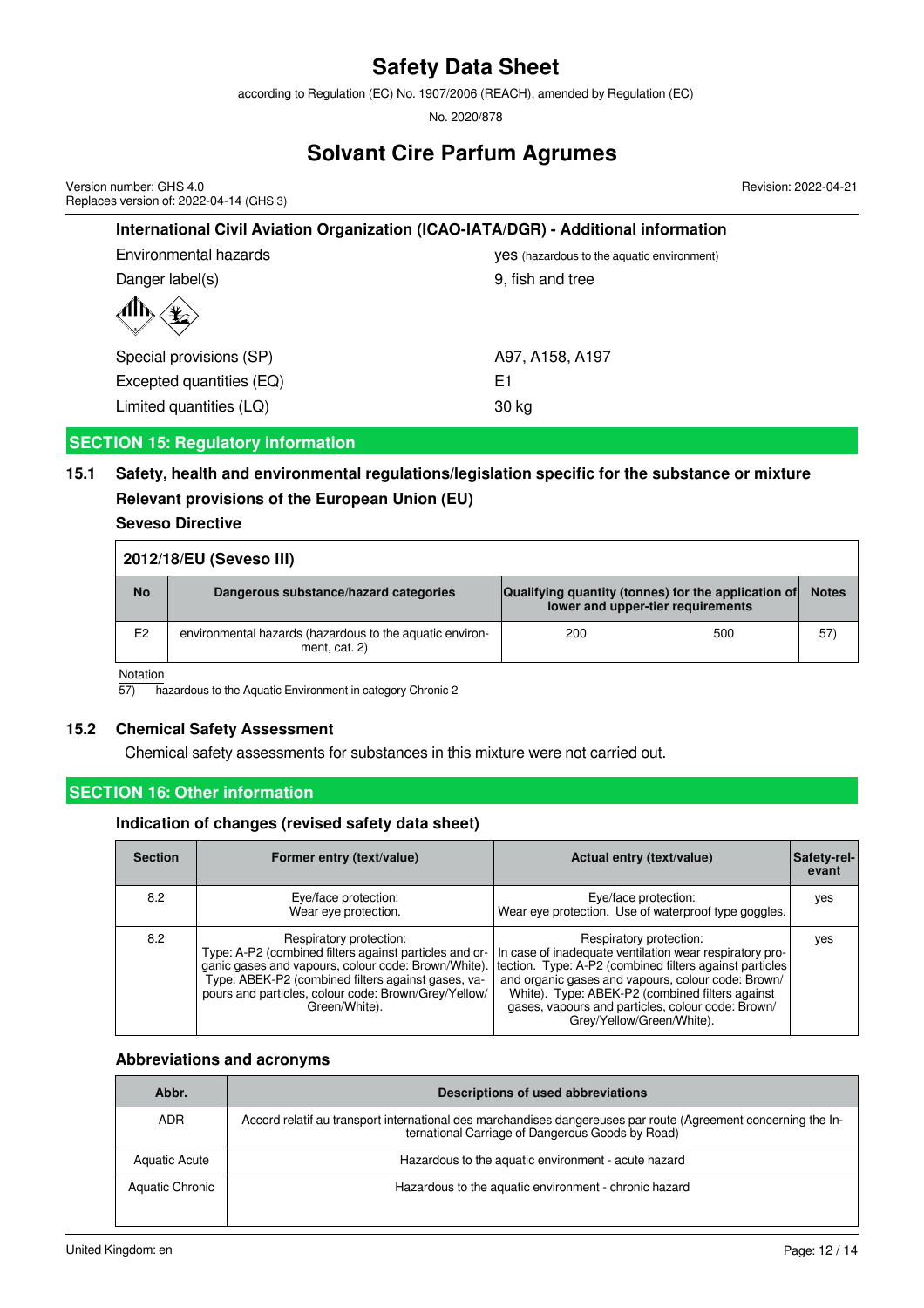according to Regulation (EC) No. 1907/2006 (REACH), amended by Regulation (EC)

No. 2020/878

# **Solvant Cire Parfum Agrumes**

Revision: 2022-04-21

Version number: GHS 4.0 Replaces version of: 2022-04-14 (GHS 3)

| Abbr.          | Descriptions of used abbreviations                                                                                                                                                   |
|----------------|--------------------------------------------------------------------------------------------------------------------------------------------------------------------------------------|
| Asp. Tox.      | Aspiration hazard                                                                                                                                                                    |
| <b>BCF</b>     | Bioconcentration factor                                                                                                                                                              |
| <b>BOD</b>     | Biochemical Oxygen Demand                                                                                                                                                            |
| CAS            | Chemical Abstracts Service (service that maintains the most comprehensive list of chemical substances)                                                                               |
| <b>CLP</b>     | Regulation (EC) No 1272/2008 on classification, labelling and packaging of substances and mixtures                                                                                   |
| COD            | Chemical oxygen demand                                                                                                                                                               |
| <b>DGR</b>     | Dangerous Goods Regulations (see IATA/DGR)                                                                                                                                           |
| <b>DNEL</b>    | Derived No-Effect Level                                                                                                                                                              |
| EC50           | Effective Concentration 50 %. The EC50 corresponds to the concentration of a tested substance causing 50 %<br>changes in response (e.g. on growth) during a specified time interval  |
| EC No          | The EC Inventory (EINECS, ELINCS and the NLP-list) is the source for the seven-digit EC number, an identifier of<br>substances commercially available within the EU (European Union) |
| <b>EINECS</b>  | European Inventory of Existing Commercial Chemical Substances                                                                                                                        |
| <b>EL50</b>    | Effective Loading 50 %: the EL50 corresponds to the loading rate required to produce a response in 50% of the<br>test organisms                                                      |
| <b>ELINCS</b>  | European List of Notified Chemical Substances                                                                                                                                        |
| EmS            | <b>Emergency Schedule</b>                                                                                                                                                            |
| ErC50          | $\equiv$ EC50: in this method, that concentration of test substance which results in a 50 % reduction in either growth<br>(EbC50) or growth rate (ErC50) relative to the control     |
| Eye Dam.       | Seriously damaging to the eye                                                                                                                                                        |
| Eye Irrit.     | Irritant to the eye                                                                                                                                                                  |
| Flam. Liq.     | Flammable liquid                                                                                                                                                                     |
| <b>GHS</b>     | "Globally Harmonized System of Classification and Labelling of Chemicals" developed by the United Nations (ST/<br>SG/AC.10/30/Rev.8)                                                 |
| <b>IATA</b>    | International Air Transport Association                                                                                                                                              |
| IATA/DGR       | Dangerous Goods Regulations (DGR) for the air transport (IATA)                                                                                                                       |
| <b>ICAO</b>    | International Civil Aviation Organization                                                                                                                                            |
| <b>ICAO-TI</b> | Technical instructions for the safe transport of dangerous goods by air                                                                                                              |
| <b>IMDG</b>    | International Maritime Dangerous Goods Code                                                                                                                                          |
| IMDG-Code      | International Maritime Dangerous Goods Code                                                                                                                                          |
| index No       | The Index number is the identification code given to the substance in Part 3 of Annex VI to Regulation (EC) No<br>1272/2008                                                          |
| <b>LC50</b>    | Lethal Concentration 50%: the LC50 corresponds to the concentration of a tested substance causing 50 % lethal-<br>ity during a specified time interval                               |
| <b>LL50</b>    | Lethal Loading 50 %: the LL50 corresponds to the loading rate causing 50 % lethality                                                                                                 |
| log KOW        | n-Octanol/water                                                                                                                                                                      |
| <b>NLP</b>     | No-Longer Polymer                                                                                                                                                                    |
| <b>PBT</b>     | Persistent, Bioaccumulative and Toxic                                                                                                                                                |
| <b>PNEC</b>    | <b>Predicted No-Effect Concentration</b>                                                                                                                                             |